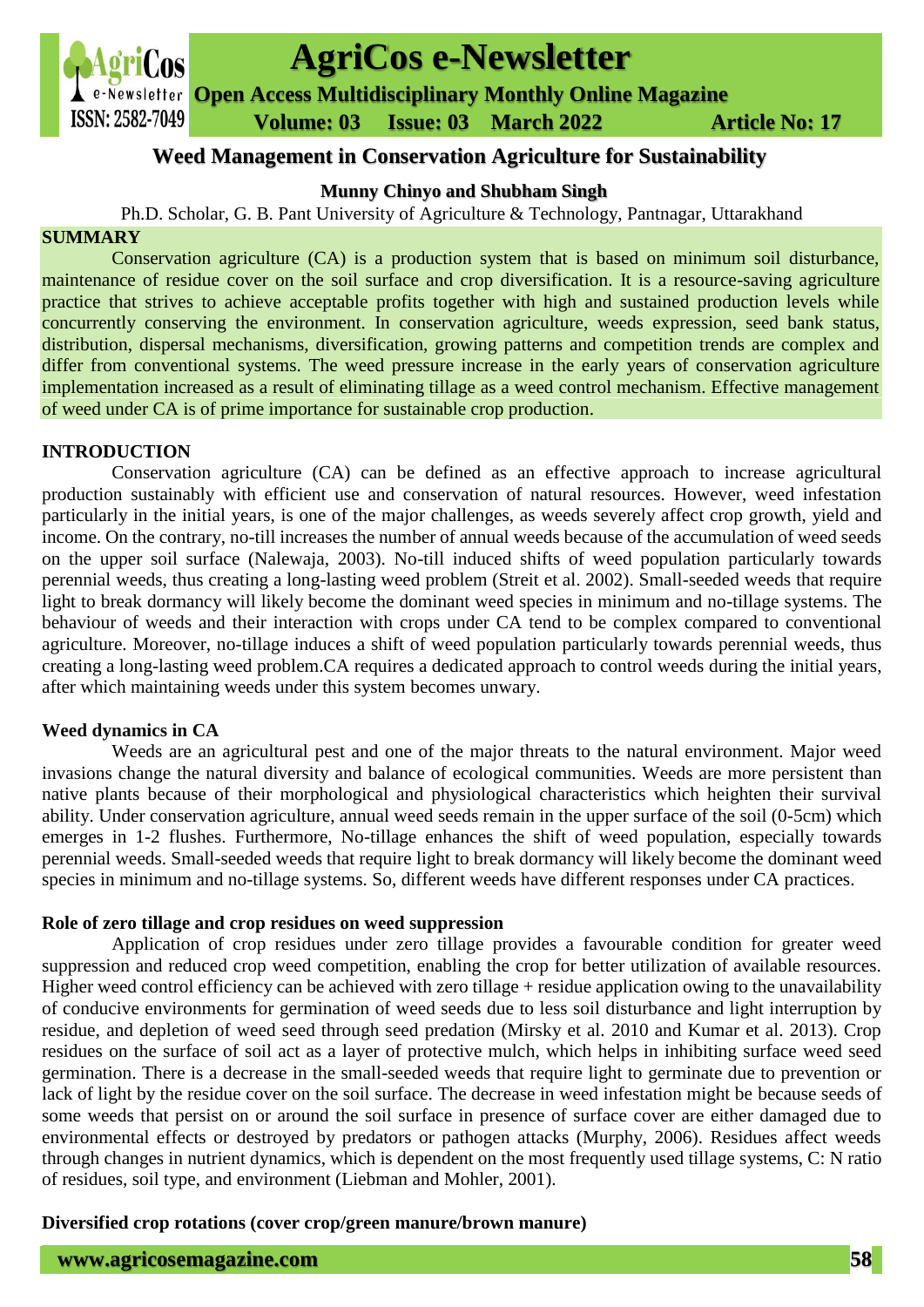Crop rotation is considered the panacea for controlling several agricultural pests and is a proven weed management strategy. The inclusion of crop rotation in CA is a successful approach to reduce weed oppression. Weeds are normally crop-specific; changing a crop in a conventional system by coming in a prevalent sequence may reduce the chances of particular weed infestations and, thus, may reduce the weed pressure. Crop rotation breaks provide higher resistance to weed pressure due to the allelopathic potential of some crop residues. The allelopathic effect can cause weed seeds to remain in dormancy immediately. Different cover crops bring about different cultural practices, which can act as an important component for disrupting the growth period of weeds and, as such, preventing selection of the flora towards an increased abundance of problem species. The effect of cover crop effects on weeds largely depends upon cover crop species and their agronomic management, and weed community composition. Weed suppression is exerted partly through resource competition (for light, nutrients and water) during the cover crop growing cycle, and partly through physical and chemical effects that occur when cover-crop residues are left on the soil surface as a dead mulch or ploughed down and hence used as green manure. Interference with weeds, including competition, physical, and allelopathic effects, is generally higher when grasses or crucifers are used as cover crops than when legumes are used.

#### **Biological weed control**

Biological control of weed means controlling weeds their economic threshold level by using other living organisms such as predators (insects, mites), pathogens (fungi, bacteria, virus), deleterious *Rhizobacteria* (DRB), herbivorous fish (common carp, sunfish, white amur), animals (duck, geese, snails) and botanical agents (competitive plants, crops or weeds) which can be applied under specific growing condition. Biological weed control is a successful option for integration with other principles under CA.

#### **Chemical weed control**

Herbicides are used as an efficient tool to reduce the competitive ability of weeds against crops. Herbicides can control the weeds up to a certain time but further flushes of weeds pose new challenges to the farmers during the cropping season. The success of the chemical method depends on many factors; such as plants and their associated weeds, soil, climate, the basis of application. The time and dose of application are decided according to vegetation cover present in the field (Vargas and Wright, 2005). In conventional tillage systems, there are no crop residues on the soil surface when pre-emergence herbicides are applied, on the contrary, under CA practices there are residues on the surface and may interfere in herbicidal activity and reduce their effectiveness (Hartzler and Owen, 1997).The rate of application of herbicides are same for both conventional and conservation agriculture. However, farmers under CA must wait for a while to apply post-emergence herbicides as the crop establishment period is not uniform sometimes due to suppressive effects of cover crops or residue load of previous crop and different emergence pattern of weeds (Bajwa, 2014).

#### **CONCLUSION**

The sustainability of modern agriculture can be increased by the adoption of efficient and effective crop production technology. Conservation agriculture comes as a promising approach but weed control is a major constraint. Integration of different weed management strategies along with the present principles of CA can act as an effective modern tool, which will surely be a point of interest for adopters of CA.

#### **REFERENCES**

Bajwa, A.A.2014. Sustainable weed management in conservation agriculture*. Crop Protection* 65, pp.105-113*.*

Hartzler, R.G. and Owen, M.D.,1997. Weed management in Conservation Tillage Systems. Ames: Iowa State University, University extension.

Kumar,V., Singh, S., Chhokar, R.S., Malik, R.K., Brainard, D.C. and Ladha, J.K. 2013. Weed management strategies to reduce herbicide use in zero-till rice-wheat cropping systems of the Indo-Gangetic Plains. *Weed Technology* 27,pp.241-254.

Liebman, M., Mohler, C.L. and Staver, C.P.2001. *Ecological Management of Agricultural Weeds* pp. 210-269.